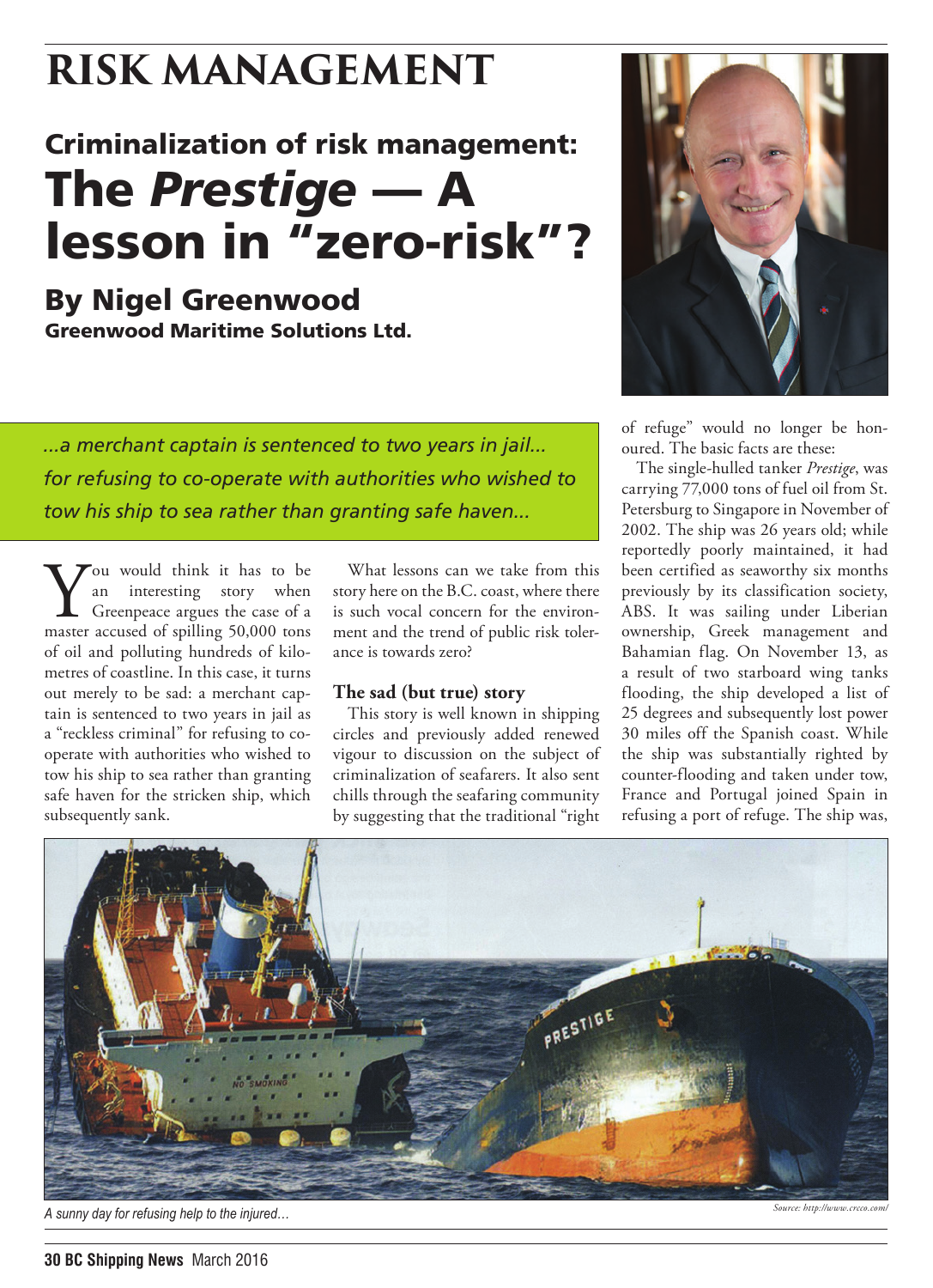at the insistence of the Spanish authorities, towed some 133 miles offshore, where six days later she succumbed to the dynamic stresses of wave action, breaking in two and sinking in about 4,000 metres of water.

The master, who had safely evacuated his crew but stayed on board until the closing moments of this drama, was rescued by helicopter before the ship sank, thus ending 32 years as a master at sea. The Nautical Institute and Lloyd's List recognized his fortitude and valiant efforts to save ship and crew by nominating him for the 2004 Shipmaster of the Year Award. The Spanish government arrested him.

This was just the beginning of the ordeal. The *Prestige* wreck continued to leak oil, which fouled the beaches of Galicia and southern France. This led to a massive cleanup operation and a deep-water salvage operation to remove the remaining oil from the wreck. The combined cost of these activities has been estimated at 368M Euros. The environmental impacts, variously reported as equivalent to the *Exxon Valdez* incident or otherwise largely remediated within a year, were normalized within 10 years; "complete biological recovery" was expected by 2015.

*The Nautical Institute and Lloyd's List...[nominated] him for the 2004 Shipmaster of the Year Award. The Spanish government arrested him.*

The impact on the aging shipmaster has been more extensive. Released to house arrest on a bail of 3M Euros in 2003, he has been subjected to repeated legal prosecutions. Spain's original claim against the classification society ABS was disallowed. However the Captain and officers, as well as the head of the Spanish Merchant Marine, were tried in 2012 under criminal charges of causing damage to the environment. While acquitted of this, Captain Mangouras was found guilty of disobeying an order to restart the ship's engines to remove the ship offshore, for which he received a nine-month suspended sentence. Last year, he was tried again on the original charges and found guilty of "recklessness" in sailing a ship in a weakened condition while overloaded with 2,000 tons of oil.

Captain Mangouras was sentenced in January to two years in prison, at 81 years of age, 13 years after the event. While this sentence is again suspended, it opens the door to further civil

damage claims against the captain and the ship's insurers, which was the point of the Spanish Government's appeal of the first conviction. The first trial had concluded that the captain's crime (serious disobedience of the Spanish authorities in refusing a tow to sea) had nonetheless not contributed to the environmental damage, thus limiting compensation. The further scapegoating of Captain Mangouras now clears this hurdle. Even Greenpeace identifies the unfairness of this, when so many of the other key players in this drama were not held accountable. The head of the Spanish Merchant Marine, who ordered the ship towed to sea, was absolved of responsibility in both trials.

#### **Who shares the risk?**

It seems in this case of the *Prestige* that many of those who evaded responsibility for the outcome of refusing refuge were on clearly defensible legal ground.

IMO Resolution A949(23) [introducing the Guidelines on Places of Refuge

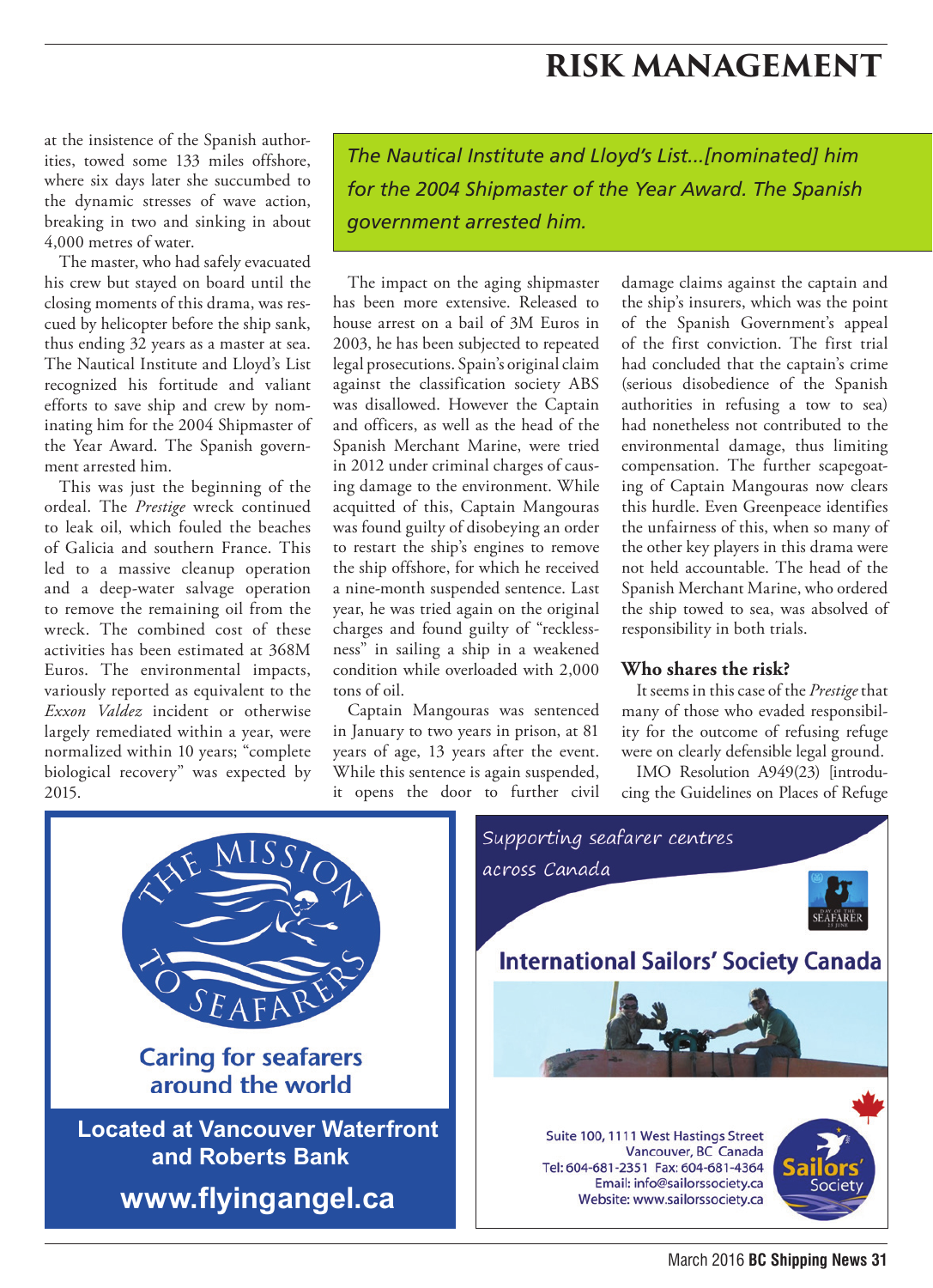

*The Simushir: "Much Ado…"*

*How do non-seafaring Canadians correctly acknowledge and accept a share of the risk of ships operating on our coasts?*

for Ships in Need of Assistance] was passed in 2003, as a direct consequence of the *Prestige* incident and two other similar cases. In conjunction with these guidelines, IMO has applied much pressure on coastal states to honour their responsibility for providing ports of refuge. The IMO resolution correctly points out that the issue is not one of theoretical or doctrinal debate but one of "solution to a practical problem" — that is, how to manage and accept a recognized risk in light of potentially grave consequences.

The Guidelines acknowledge responsibilities and obligations under IMO Conventions on Safety of Life at Sea, and Salvage, and provide a good framework for assessing risks and options. Nevertheless, they end up where they started: there is no obligation for a coastal state to accept the risks of providing a harbour of refuge. Rather, in recent legal discussions on the subject, the only absolute appears to be a grim affirmation of the coastal state's right *to refuse* to grant refuge, subsequent to their own appreciation of risks to themselves.

This legal conclusion will not change; it is the equivalent of "right of selfdefence." In that way it is logical and correct. But it allows the discussion to turn from a consideration of "how do I help solve the problem" to "how do I make it go away?" The Guidelines thus still leave

the door open for NIMBY-minded states (peoples!) to decide: "better on someone else's doorstep." But that is not how wind and tide work, and the consequences of refusing aid may wash back under one's own door, as it did for Spain.

So how do we get beyond all the legal defences and evasions, the political pressures and special interest groups, the uninformed or purposefully ignorant perspectives, which would collectively enable or encourage us to deny help to such a ship as the *Prestige*? How do nonseafaring Canadians correctly acknowledge and accept a share of the risk of ships operating on our coasts?

The first step in this is for us to acknowledge that we all "own a share" in the profits of the shipping industry. A recent book, "Ninety Percent of Everything" (*Rose George, Picador, 2013*) puts it plainly: that is the percentage of modern trade that travels by sea. This is the trade that makes modern life "modern" and affordable. Try living for a year without any part of this and you will soon (weeks in) realize what you are missing...it is not just bananas at breakfast!

The ancient laws of the sea, the Lex Rhodia, and Rolls of Oleron which were followed in medieval times, gave formality and process to the principle that those who share the profits share

the risk. In practical terms, they share the potential (and sometimes real) losses. This is done fairly, relative to their stake in the enterprise. We, who all share and rely on the economic advantages of secure maritime trade, need to be part of this equation. This means not just hiding behind legalist rationales for refusing safe refuge, but positively appreciating that in accepting a degree of risk we may be doing our part in averting a more calamitous outcome.

#### **How do you manage "zero" risk?**

So how will this play out when B.C. has its "*Prestige*" moment? Will we grab a fleeting opportunity to boldly manage the risk, or "lawyer-up" to assert that "it is not our problem" and dedicate ourselves instead to prosecution of the most available scapegoats?

Two recent incidents on the coast do not offer much reason for advanced self-congratulation in this matter. The breakdown of the *M/V Simushir* off Haidai Gwaii in 2014 was met with exaggerated media concern about the "fuel-laden" ship. And the multiple recriminations following a small spill from the *Marathassa* in English Bay in April this past year seemed to generate failure out of a successful response *(see editorial in Jun2015 BCSN).*

Notwithstanding that the *Simushir* was taken in tow before approaching dangerously close to the shore, the hyperbolic reporting on this relatively small container vessel suggests that we (the public) are not mentally ready to deal with a serious risk of an oil tanker in a similar situation. And yet this is not true professionally. Within the industry and Transport Canada, many well-qualified and conscientious people are working to make sure that we have contingency plans for this sort of event. Our connections within the shipping world enable us to anticipate arrivals and exercise the rights and responsibilities of a port state to regulate the condition and seaworthiness of ships calling at our ports. And thanks to the developing plans for increased oil shipments to our ports, the World-Class Tanker Safety program of